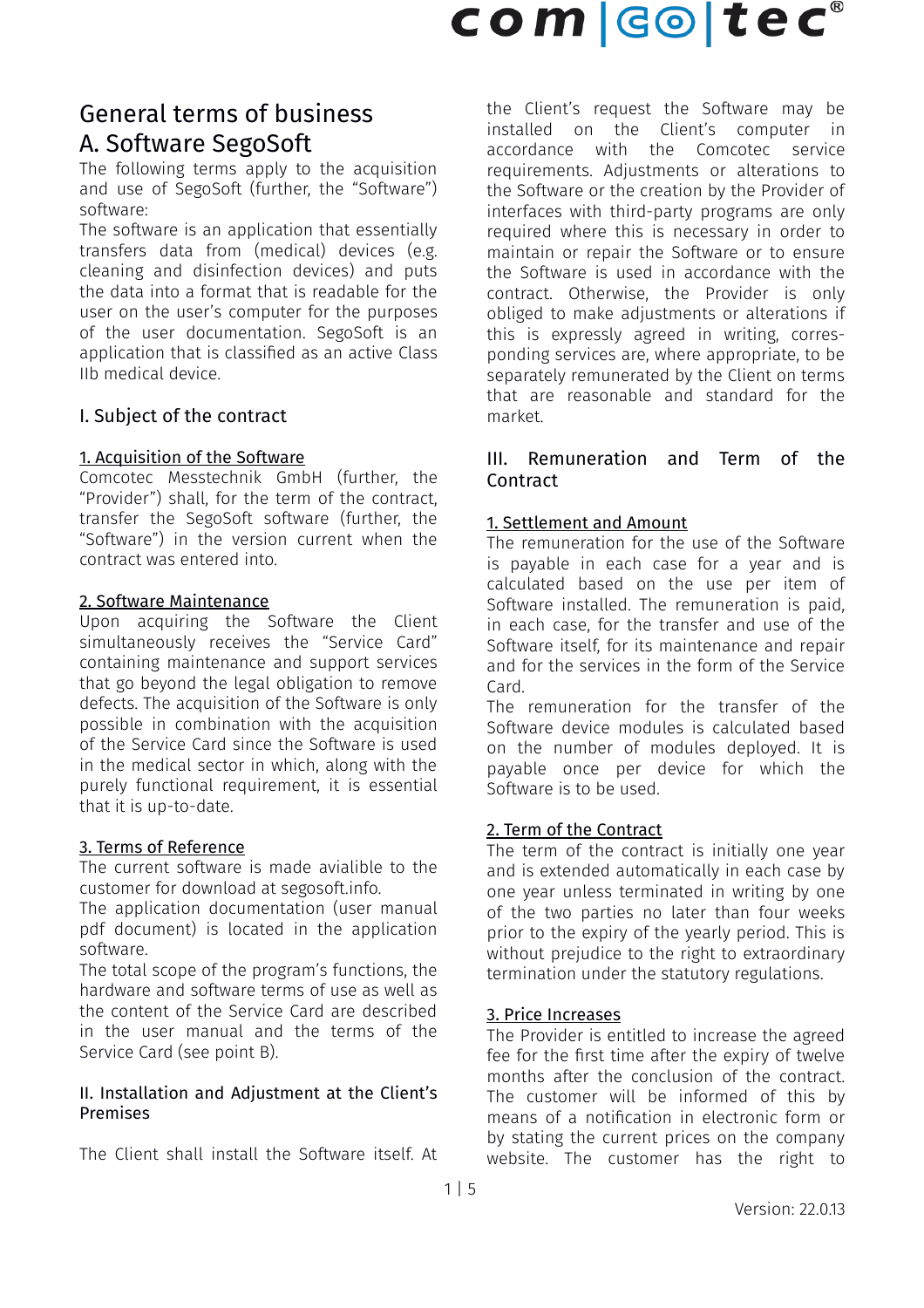# $com$   $col$   $te$  $c^{\circ}$

terminate the contractual relationship within a period of six weeks after receipt of the announcement of a fee increase.

## IV. Rights of Use to the Software, Use within the Network

The Provider grants the Client the simple, nontransferable and time-limited right to use the program transferred in object code as well as the other components of the Software for the contractual purpose assumed, in accordance with the following terms:

#### 1. Scope of use

The Client is entitled to use the program within the scope individually agreed. In so doing, the use should in each case be in relation to a device that should be recorded. The choice of the computer used is unimportant and may be altered by the user at will provided the computer meets the defined system requirements.

The use of the program for more than the agreed number of devices is not permitted unless the Provider expressly agrees. The Provider may make its consent conditional upon additional reasonable remuneration.

#### 2. Replacement of Devices

If the use of the program on a computer of the Client is temporarily not possible, or possible only on a limited basis, in particular due to disturbances or due to repair or maintenance works then it shall be entitled to use the program on a replacement computer in the meantime. Where the device is replaced longterm the program may be used on the newly deployed computer; the program must be deleted in full from the computer used previously.

## 3. Copying

The Client is not entitled to copy the program or the documentation unless and to the extent this is necessary for its use in accordance with its purpose.

The Client shall be entitled to create copies of the program to the extent these are required to ensure the future use of the program or for the purposes of a data back-up and archiving in accordance with the operational requirements of the Client. The Client is obliged to notify the Provider upon request about the number, storage medium and storage location of the copies prepared.

This is without prejudice to the Client's authority under the requirements of Section 69d (1) of the German Copyright Act to copy the program code. Other copying is not permitted.

# 4. Re-engineering of the Program,

# Decompilation

(1) The Client may not undertake any reengineering work on the program.

(2) The Client is also not permitted to commission a third party to undertake the measures in Paragraph 1.

(3) The decompilation of the program is also only permitted if the requirements and conditions specified in Section 69e (1) of the German Copyright Act are met. The product is a medical device with a corresponding CE mark. If amendments are made the program loses its status as a medical device and the functionality within the meaning of the German Medical Devices Act can no longer be guaranteed.

(4) Software markings, in particular copyright notices, labels, serial numbers or similar may not be removed, altered or obliterated.

## 5. Transfer of the Software to Third Parties

Without the consent of the Provider the Client is not entitled to transfer the Software to third parties, in particular to sell or lease it. Use by the Client's employees other than for their own purposes or similarly by others whom the Client is entitled to direct is permitted under the auspices of the use of the Software for its intended purpose.

## V. The Client's Duties to give Notice and Duties of Care

(1) The Client is obliged to report defects in the Software to the Provider promptly and in writing. In so doing, it shall take account of the Provider's recommendations in relation to problem analysis in the context of what can be reasonably expected of it, and shall pass on to the Provider all information available to it that is necessary for the removal of the defect.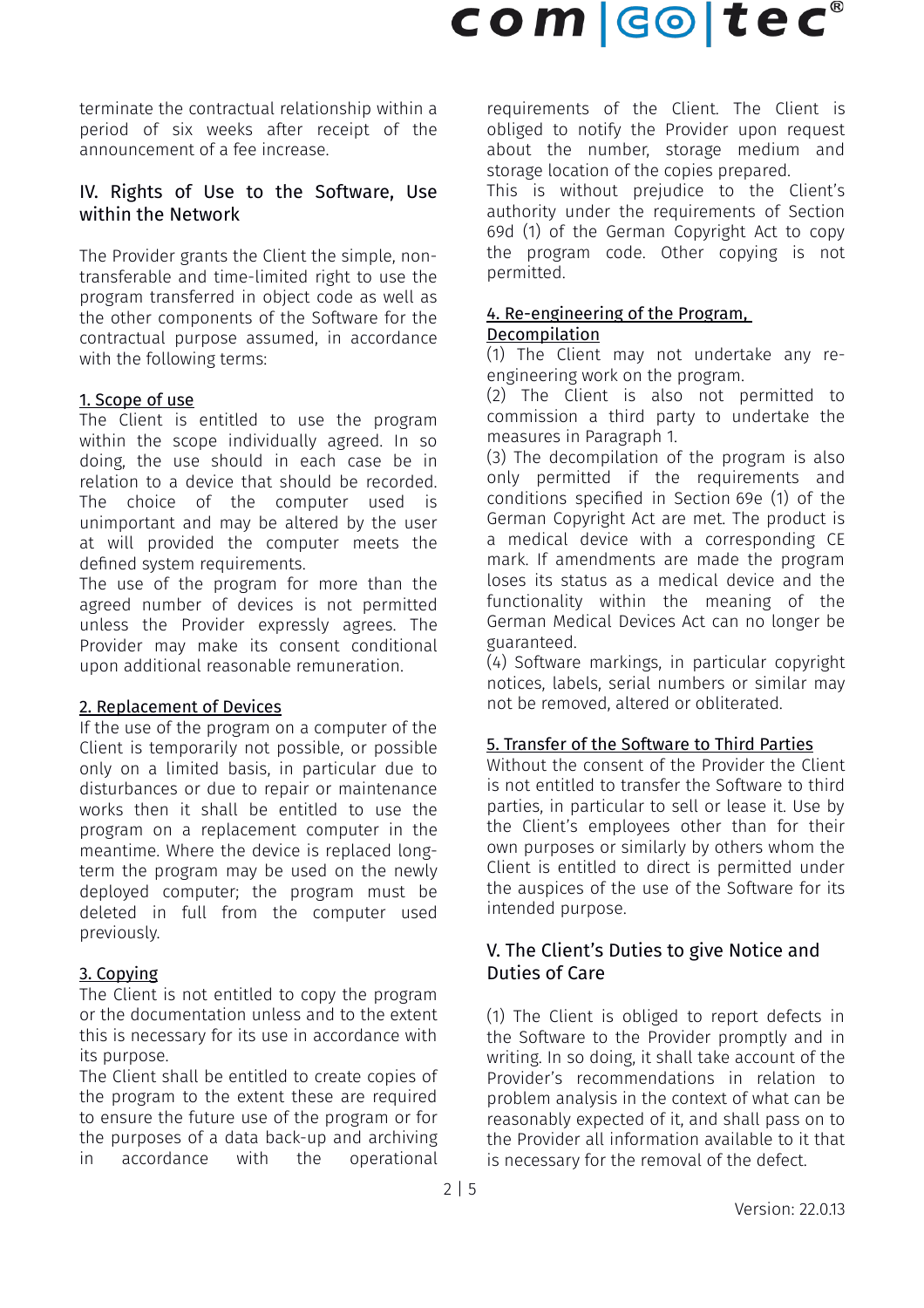(2) The Client must notify the Provider of any replacement of the computer on which the program is installed.

(3) The Client must take appropriate precautions to protect the Software against unauthorised access by third parties. It shall keep the original data carrier and the data carrier with the copies created by it in accordance with the contract, as well as the documentation, in a secure place. It shall advise its employees, and the other persons authorised under Clause 7(2) to use the Software other than for their own purposes. that the preparation of copies outside the scope of the contract is not permitted.

# VI. Data Back-up

The Client undertakes itself to ensure that its user data is backed up. The Provider has no direct access to the Client's user data and hence cannot carry out any back-up of this data. In case of maintenance being carried out on the Client's system remotely, the Client undertakes to carry out a back-up immediately before access is granted.

# VII. Client's Rights in case of Defects

(1) The Provider is obliged to remove defects in the Software transferred, including in the documentation.

(2) The removal of defects is achieved at the option of the Provider either through making good the Software free-of-charge or by delivering replacement Software.

(3) Termination by the Client under Section 543(2) Sentence 1 No. 1 of the German Civil Code for failure to permit the use of the Software in accordance with the contract is not permitted until sufficient opportunity has been provided for the removal of defects and this has been unsuccessful. Failure to remove defects should not be assumed until it is impossible, the Provider refuses to do so or their removal is unreasonably delayed, if there is legitimate doubt regarding the prospects of success or if this is unreasonable for the Client for other reasons.

(4) The rights of the Client due to defects are excluded to the extent the latter makes changes to the subject matter of the contact,

or has such changes to be made, without the consent of the Provider unless the Client gives evidence that the changes have no unreasonable effect for the Provider on the analysis and removal of defects. This is without prejudice to the Client's rights due to defects provided the Client is entitled to make changes, in particular in the context of exercising the right of to remove defects itself under Section 536a (2) of the German Civil Code, and this is properly implemented and reasonably documented.

# VIII. Limitations on Liability

(1) The Provider is in each case liable without limitation under the statutory provisions for damage

(a) due to loss of life, personal injury or damage to health due to a deliberate or negligent breach of duty or otherwise to the deliberate or negligent behaviour of the Provider or one of its legal representatives or agents;

(b) due to the absence or omission of a guaranteed feature;

(c) due to a deliberate or grossly negligent breach of duty or otherwise to the deliberate or grossly negligent behaviour of the Provider or one of its legal representatives or agents.

(2) The Provider has liability limited to reimbursement of foreseeable damage typical of the contract for such damage as is due to a slightly negligent breach of material obligations by the Provider or one of its legal representatives or agents. Material obligations are obligations without the fulfilment of which the proper implementation of the contract would be impossible and on compliance with which the Client may rely.

(3) The Provider's liability for other cases of slightly negligent behaviour is limited to six times' the monthly rent per tort.

(4) The Provider's strict liability under Section 536a(1) 1.(alternative) of the German Civil Code for defects that already exist when the contract is entered into is excluded.

(5) The Provider is liable only for data loss caused by it which has arisen despite compliance by the Client with the provisions under IV.

(6) The above provisions shall apply as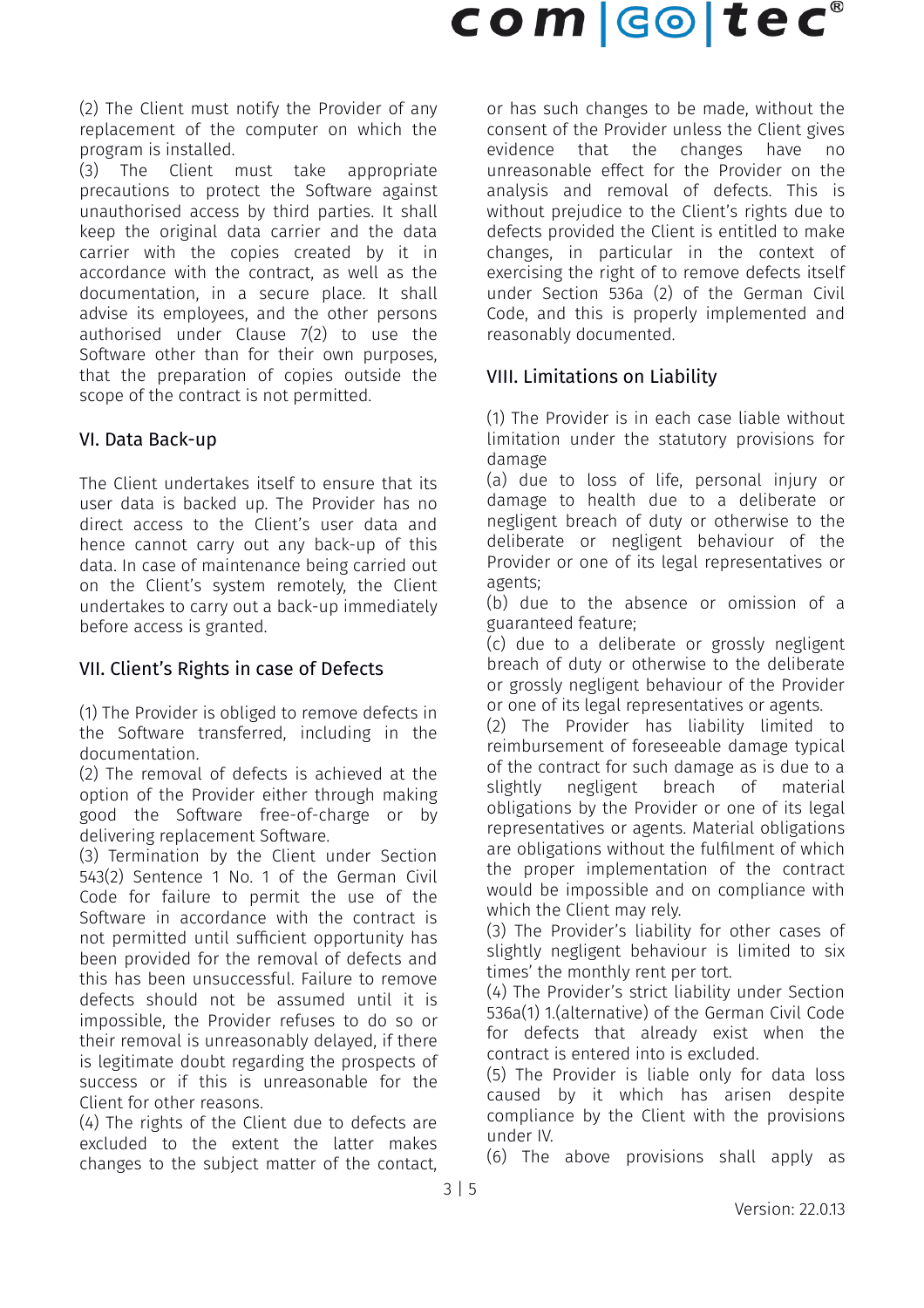appropriate also to the Provider's liability in regard to the reimbursement of wasted expenditure.

(7) Where the Client makes changes to the program in breach of contract (Clause IV 4 of these terms), the Provider accepts no liability for the damage arising unless it can be shown that the damage would have arisen even without the changes by the Client.

(8) This is without prejudice to liability under other provisions of particular statutes.

# IX. Return

(1) Upon the termination of the contractual relationship the Client must return the program to the Provider on the original data carrier including the manuals and documentation. Where relevant, any copies created of the program transferred by the Provider must be deleted completely and finally.

(2) Instead of having the Software returned, the Provider may also request the deletion of the transferred program as well as the destruction of the manual and documentation transferred.

(3) No use of the Software is permitted after termination of the contractual relationship.

# X. Miscellaneous

(1) Amendments or supplements to this contract, the assurance of particular features and guarantees shall only be valid if in writing. (2) Should a provision of this contract be or become invalid wholly or in part or the contract contain a lacuna, then this shall be without prejudice to the legal effect of the remaining provisions of the contract.

(3) The courts of Munich shall have jurisdiction.

# XI. Duty to provide information

As a medical device manufacturer, we are required to inform you about potential risks or defects. We will send this information to you by mail or email.

This is part of the terms of use for the SEGO® product family.

From time to time, we may send users further

information about the SEGO® product family, such as hardware components intended for the medical device. In addition, we will inform you about current service instructions, current hygiene guidelines, hygiene training events, tips and tricks, and trade fair dates.

# B. Service Card

The following provisions apply to the Service Card services that the Client receives upon acquiring the SegoSoft software.

#### I. Subject of the Contract 1. Acquisition of Services and Support

When the SegoSoft software is acquired the Provider is obliged not only to transfer the Software temporarily but also to provide maintenance for the same (provide a support service). Since the Software is, under the German Medical Devices Act, also an active Class IIb medical device, in order to ensure that the resulting documentation is legally flawless it is essential that it functions properly and is up-to-date. The maintenance services, updates, upgrades and removal of defects specified by the Provider must therefore be carried out and occur in accordance with the following provisions, unless otherwise specifically agreed in writing with the Client.

## 2. Components

Along with the temporary transfer of the Software the Provider shall in particular carry out the following services:

a) Upgrades to the next product version (support service)

b) Updates within the current product version (support service)

c) Online and Helpdesk Support

# 3. Terms of Reference

With the required maintenance services the Provider shall ensure the proper use of the Software and in addition provide the Client with support services (by telephone and online). In this regard the Provider reserves the right, in case of irregular, unreasonable, abusive or fraudulent use, to limit or curtail the telephone consulting time by helpdesk